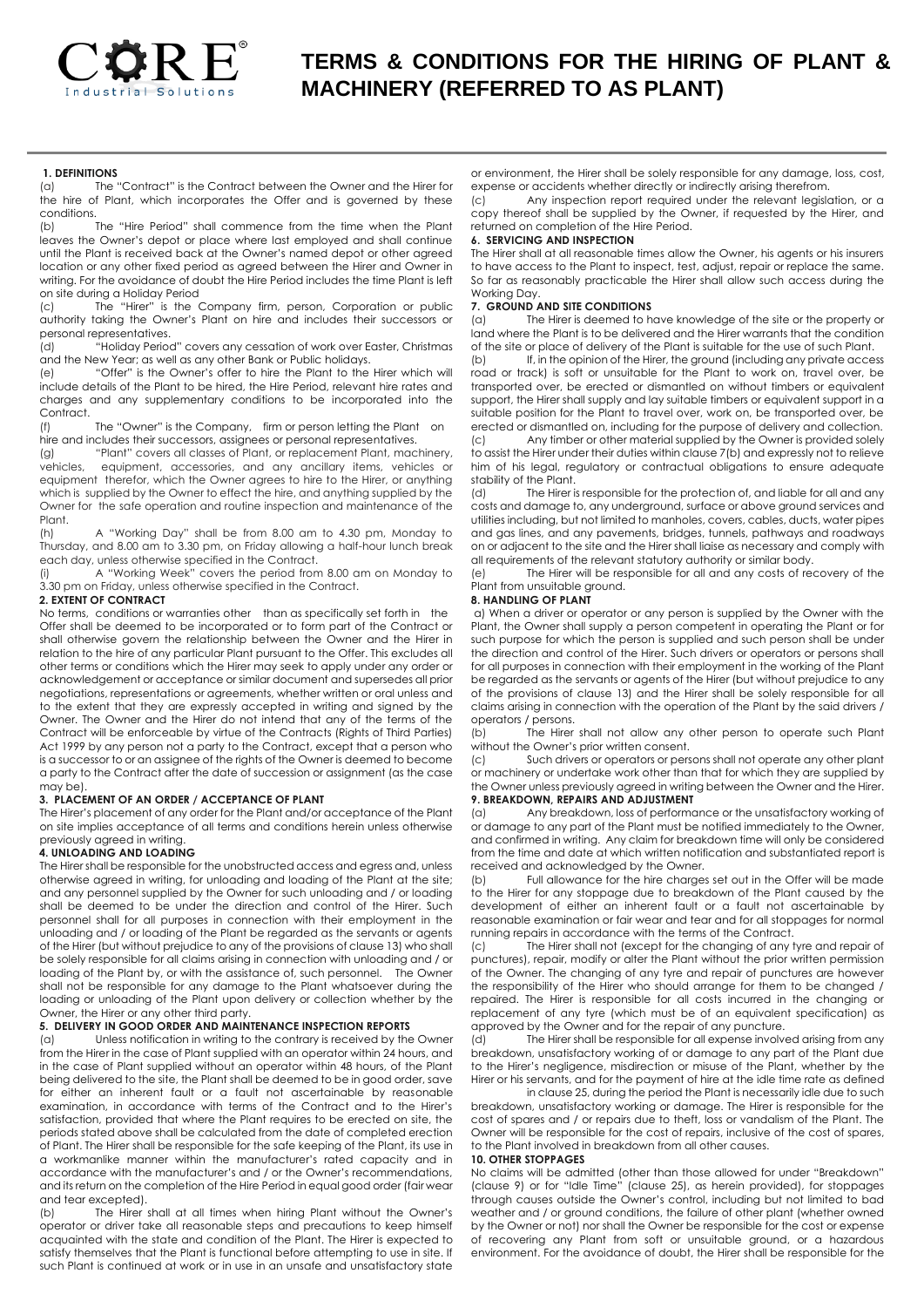cost and expense of recovering any Plant from soft or unsuitable ground or a hazardous environment.

## **11. LOSS OF OTHER PLANT DUE TO BREAKDOWN**

Each item of Plant specified in the Contract is hired as a separate unit and the breakdown or stoppage of one or more units or vehicles (whether the property of the Owner or otherwise) through any cause whatsoever, shall not entitle the Hirer to compensation or allowance for the loss of working time by any other unit or units of Plant working in conjunction therewith, provided that where two or more items of Plant are expressly hired together as a unit, such items shall be deemed to be one unit for the purpose of breakdown.

#### **12. LIMITATION OF LIABILITY**

Except for liability on the part of the Owner which is expressly provided for in the Contract (including these clauses):

(a) the Owner shall have no liability or responsibility for any loss, or damage of whatever nature due to or arising through any cause beyond his reasonable control;

(b) the Owner shall have no liability or responsibility, whether by way of indemnity or by reason of any breach of the Contract, breach of statutory duty or misrepresentation or by reason of the commission of any tort (including but not limited to negligence) in connection with the hire, for any of the Hirer's loss

of profit, loss of use of the Plant or any other asset or facility, loss of production or productivity, loss of contracts with any third party, liabilities of whatever nature to any third party, and/or any other financial or economic loss or indirect or consequential loss or damage of whatever nature; and

(c) whenever the Contract (including these clauses) provides that any allowance is to be made against hire charges, such allowance shall be the Hirer's sole and exclusive remedy in respect of the circumstances giving rise to the allowance, and such remedy shall be limited to the amount of hire charges which would otherwise be or become due if the allowance in question had not been made.

(d) the Owner shall have no liability for any matters in connection with clause 38.

(e) For the avoidance of doubt, nothing in these conditions limits or seeks to exclude the Owner's liability for claims of death or personal injury caused by the Owner's negligence, fraud or for any other liability for which it is not permitted to seek to limit or exclude by operation of law.

## **13. HIRER'S RESPONSIBILITY FOR LOSS, THEFT OR DAMAGE**

(a) For the avoidance of doubt it is hereby declared and agreed that nothing in this clause affects the operation of clauses 4, 5, 8 and 9 of these conditions.

(b) For the duration of the Hire Period (which for the avoidance of doubt includes the time Plant is left on site during a Holiday Period) the Hirer shall, subject to the provisions referred to in sub paragraph (a) make good to the Owner all loss of, theft or damage to the Plant from whatever cause the same may arise, fair wear and tear excepted, and except as provided in clause 9 herein, and shall also fully and completely indemnify the Owner and any personnel supplied by the Owner in respect of all claims by any person whatsoever for injury to person or property caused by or in connection with or arising out of the storage, transit, transport, cleaning, and inspecting, unloading, loading or use of the Plant during the continuance of the Hire Period, and all costs, professional fees and charges incurred in connection therewith, whether arising under statute or common law. In the event of loss of or damage to the Plant, hire charges shall be continued at idle time rates as defined in clause 25 until the settlement has been agreed. Payment of the settlement must be made within 21 calendar days of the date of the agreement or idle time charges can be reinstated from the date of that agreement. Should idle time charges be re-instated, the agreed settlement figure remains payable in full.

(c) Notwithstanding the above the Hirer shall not be responsible for damage, loss or injury:

(i) prior to delivery of any Plant to the site (or, where the site is not immediately adjacent to a highway maintainable at the public expense, prior to its leaving such highway) where the Plant is in transit by transport of the Owner or as otherwise arranged by the Owner,

(ii) during the erection and / or dismantling of any Plant where such Plant requires to be completely erected / dismantled on site, provided always that such erection / dismantling is under the exclusive control of the Owner or his agent,

(iii) after the Plant has been removed from the site and is in transit on a highway maintainable at the public expense (or where the site is not immediately adjacent to a highway maintainable at the public expense after it has joined such highway) to the Owner by transport of the Owner or as otherwise arranged by the Owner,

(iv) where the Plant is travelling to or from a site on a highway maintainable at the public expense (or, where the site is not immediately adjacent to a highway maintainable at the public expense, prior to its leaving or after its joining such highway) under its own power with a driver supplied by the Owner.

#### **14. NOTICE OF ACCIDENTS**

If the Plant is involved in any accident resulting in injury to persons or damage to property, immediate notification must be given by the Hirer to the Owner by telephone and confirmed in writing to the Owner no later than 24 hours after such telephone notification. In relation to any claim in respect of which the Hirer is not bound to fully indemnify the Owner, no admission of liability, offer, promise of payment or indemnity shall be made by the Hirer without the Owner's prior written permission. The Hirer is responsible for reporting any incident to the appropriate authorities.

## **15. RE-HIRING ETC.**

Neither the Plant nor any part thereof shall be re-hired, sub-let, or lent to any third party without the prior written permission of the Owner and at tall times the ownership of the Plant shall remain with the Owner.

## **16. CHANGE OF SITE**

The Plant shall not be moved from the site to which it was delivered or consigned without the prior written permission of the Owner.

## **17. RETURN OF PLANT FOR REPAIRS**

If, during the Hire Period, the Owner decides that urgent repairs to the Plant are necessary then he may arrange for such repairs to be carried out on site or at any location of his nomination. In the event that urgent repairs to the Plant are necessary the Owner shall be obliged to replace the Plant with similar Plant if available, the Owner (but without prejudice to any of the provisions of clauses 9 and / or 13) paying all transport charges involved. In the event of the Owner being unable to replace the Plant he shall be entitled to terminate the Contract forthwith (but without prejudice to any of the provisions of clauses 9 and / or 13) by giving written notice to the Hirer. If such termination occurs:

(a) within three months from the commencement of the Hire Period, the Owner (but without prejudice to any of the provisions of clauses 9 and / or 13) shall pay all transport charges involved, or,

(b) more than three months from the commencement of the Hire Period, the Owner (but without prejudice to any of the provisions of clauses 9 and / or 13) shall be liable only for the cost of reloading and return transport.

## **18. BASIS OF CHARGING**

(a) The Hirer shall render to the Owner for each Working Week an accurate statement of the number of hours the Plant has worked each day. When any personnel, operator or driver is supplied by the Owner, the Hirer shall sign their time record sheets. The signature of the Hirer's representative shall bind the Hirer to accept the hours shown on the time records sheets.

(b) Full allowance will be made for breakdown periods resulting from mechanical or electrical faults or absence of driver or operator supplied by the Owner except where breakdown is due to acts or omissions of third parties and / or the Hirer's misuse, misdirection or negligence, subject however to the provisions of clause 8 of these conditions.

(c) Breakdown time in respect of such periods shall be allowed for not more than the Working Day less the actual hours worked.

(d) Plant shall be hired out either:

(i) for a stated minimum number of hours per Working Day or per Working Week or,

(ii) without any qualification as to minimum hours. Odd days at the beginning and at the end of the Hire Period shall be charged pro rata.

(e) Stoppages due to changing of tyres and repairs to punctures will be chargeable as working time up to a maximum of 2 hours for any one stoppage and any excess will be charged for at the appropriate idle time rates.

(f) In the case of Plant which is required to be dismantled for the purpose of transportation, if the Owner agrees to a modification of the hire charge for the period required for assembling on site and dismantling upon completion of the Hire Period, such modification of the hire charge and the Hire Period for which it shall apply shall be stated in the Offer / Contract.

## **19. PLANT HIRED ON A DAILY BASIS WITHOUT QUALIFICATION AS TO HOURS**

The full daily rate will be charged on a daily basis irrespective of the hours worked except in the case of breakdown for which the Owner is responsible, when the actual hours worked will be charged pro rata of the average Working Day. No hire charge shall be made for Saturday and / or Sunday unless the Plant is actually worked.

## **20. PLANT HIRED BY THE WEEK OR MONTH WITHOUT QUALIFICATION AS TO HOURS**

The weekly or monthly rate shall be charged irrespective of the number of hours worked, except in the case of breakdown for which the Owner is responsible when an allowance pro rata of the agreed weekly rate or pro rata of the agreed monthly rate will be made for each full Working Day broken down calculated to the nearest half Working Day.

#### **21. PLANT HIRED BY THE WEEK OR THE HOUR FOR A MINIMUM OF 39 HOURS PER WEEK**

The full hire for the minimum period in the Contract will be charged and an additional pro rata charge will be made for hours worked in excess of such minimum period. Allowance will be made for breakdowns up to 8 hours except on Fridays when the allowance will be up to 7 hours providing always that where the actual hours worked are in excess of the minimum period less breakdown time, the actual hours worked shall be chargeable. Idle time for this purpose shall be treated as actual working time. The minimum Working Week of 39 hours shall be reduced by 8 hours Monday to Thursday and 7 hours Friday for each Holiday Period occurring in such Working Week, provided that the Plant is not in use during such Holiday Period.

## **22. "ALL-IN" RATES**

Where "All-In" rates are charged by agreement the minimum period shall be as defined in the Contract and in accordance with the hire rates and terms containedtherein, subject to the provisions of clause 26.

## **23. COMMENCEMENT AND TERMINATION OF CONTRACT (TRANSPORT OF PLANT)**

(a) The Hire Period shall commence from the time when the Plant leaves the Owner's depot or place where last employed and shall continue until the Plant is received back at the Owner's named depot or other agreed location but an allowance shall be made of not more than one day's hire charge each way for travelling time. If the Plant is used on the day of travelling, full hire rates shall be paid for the period of use on that day. If more than one day is properly and unavoidably occupied in transporting the Plant, a hire charge at idle time rates shall be payable for such extra time, provided that where Plant is hired for a total period of less than one Working Week, the full hire rate shall be paid from the date of despatch to the date of return to the Owner's named depot or other agreed location.

(b) If the Plant is not made available for collection as agreed between the parties, such Plant shall be deemed with immediate effect to be placed back on hire. The Hirer shall be responsible for the safekeeping of the Plant in accordance with clause 13, and for all the reasonable costs and expenses incurred by the Owner in seeking to collect such Plant.